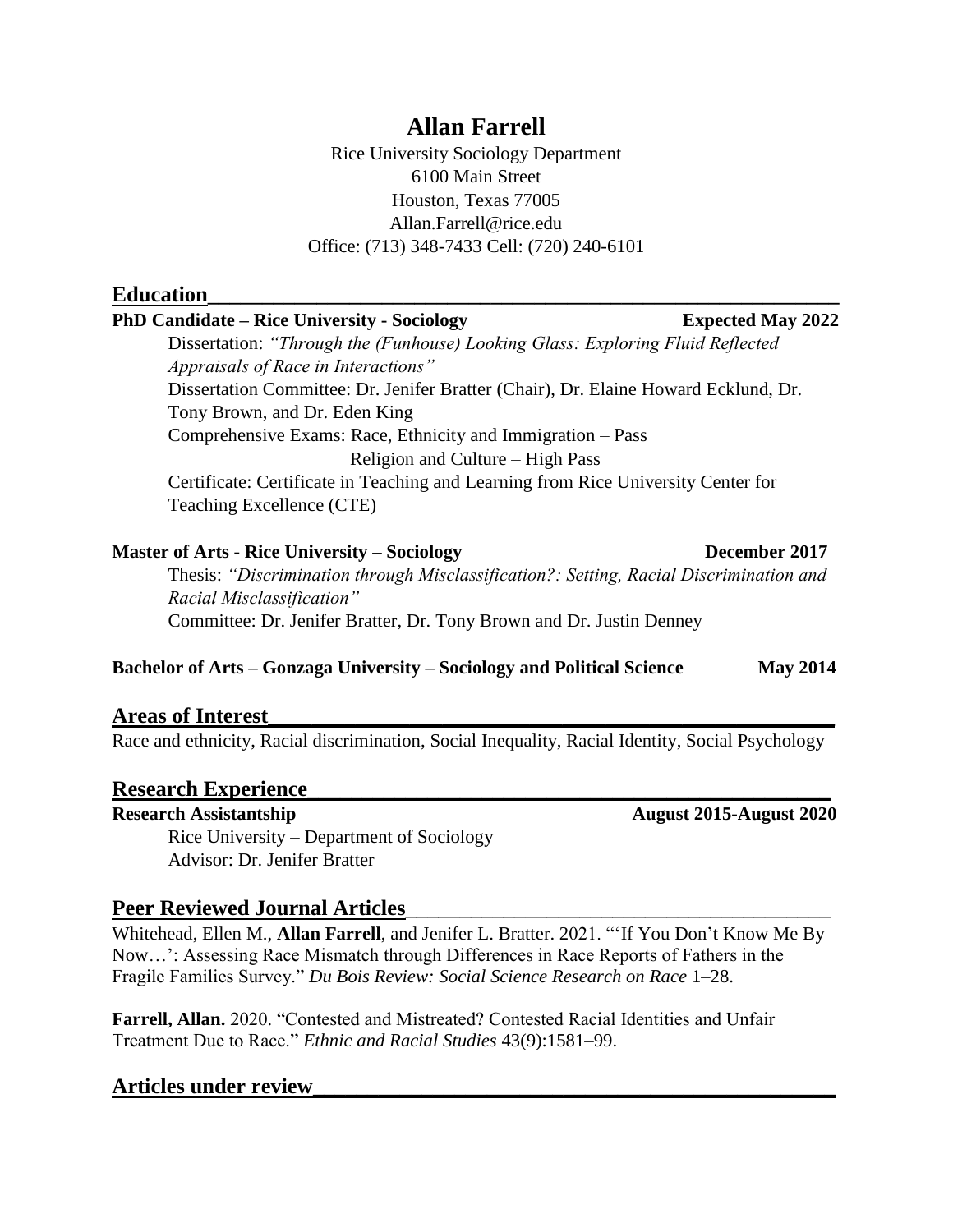Casarez, Raul, **Allan Farrell**, Jenifer Bratter, Xiaorui Zhang and Sharan Kaur Mehta. "Becoming Asian (American)? Ethnicity and Racialized Assimilation Amongst Asian Americans" (Revise and Resubmit at *Ethnicities*)

Bratter, Jenifer, Raul Casarez, **Allan Farrell**, Sharan Mehta, and Xiaorui Zhang. "Counting Families, Counting Race: Assessing "Visible" Family Structural Change among Multiracial Families, 1980 - 2018" (Revise and Resubmit at *Journal of Child and Family Studies*)

**Farrell, Allan**, Raul Casarez, Sharan Kaur Mehta and Xiaorui Zhang. "Message Received: Asian Americans' Racial, Ethnic, and National Identity Centrality Before and After the 2016 Election" (Submitted to *Sociological Spectrum*)

# **Manuscripts in Progress\_\_\_\_\_\_\_\_\_\_\_\_\_\_\_\_\_\_\_\_\_\_\_\_\_\_\_\_\_\_\_\_\_\_\_\_\_\_\_\_\_\_\_\_\_**

Bratter, Jenifer, **Allan Farrell**, Sharan Kaur Mehta, Xioarui Zhang, and Michael Carroll. "There's something very wrong with the system in this country': Multiracial Organizations and their Responses to Racial Marginalization under White Supremacy" (Invited to submit to special issue in *Social Sciences*)

**Farrell, Allan** and Jenifer Bratter. "Invalidated and Unimportant?": Racial Misclassification, Dimensions of Racial Identity and Mental Health"

Brown, Tony, Raul Casarez, **Allan Farrell** and Dan Bolger. "Discrimination without Discriminators: Why Sociologists Should Study Whites' Self-Reports of Perpetrating Racial and Ethnic Discrimination"

Allen, Eboni, Jenifer Bratter and **Allan Farrell.** "Racial Identity and Marriage Delays: what experiences of biracial women tell us about Black-White differences in entry to first marriage**"**

**Farrell, Allan,** Jenifer Bratter and Raul Casarez. "Now (do) you See Me? How Racial Contestation affects Mental Health of Multiracial Adults"

Casarez, Raul, **Allan Farrell,** and Erick Samayoa. "Identity Options: Examining the Complexities of Immigration Attitudes among Multiracial Americans"

Farrell, Allan and Raul Casarez, "Latin(x)(o/a)? Trends in the Use of the Term Latinx across Race and Sociodemographic Characteristics"

**Farrell, Allan.** "Multiracial racialization? Differences in Stratification Beliefs About Multiracial Groups across Race"

# **Grants and Fellowships\_\_\_\_\_\_\_\_\_\_\_\_\_\_\_\_\_\_\_\_\_\_\_\_\_\_\_\_\_\_\_\_\_\_\_\_\_\_\_\_\_\_\_\_\_\_\_\_\_\_\_\_\_\_**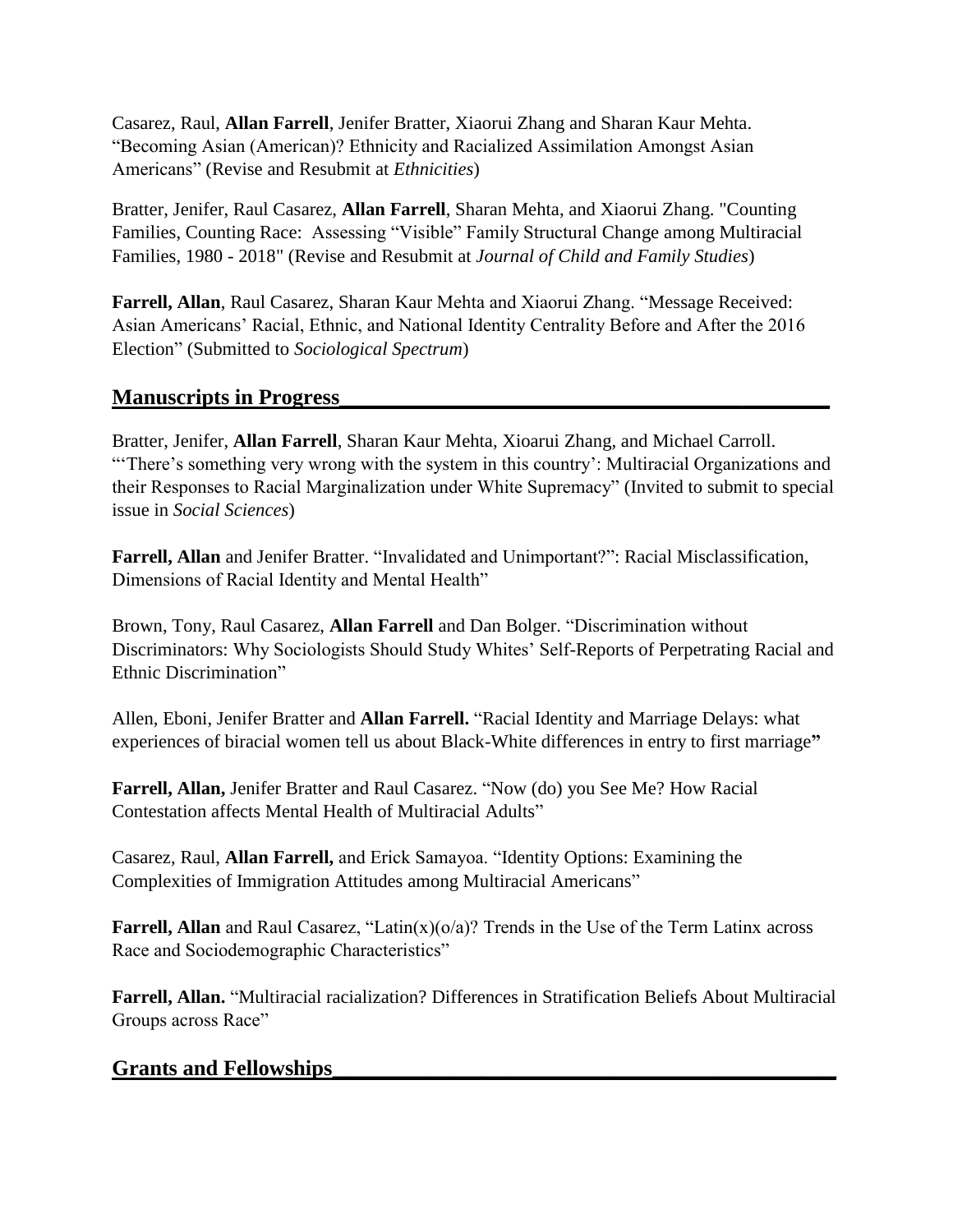August 2021-July 2022 The Delores P. Aldridge Graduate Teaching Fellowship – Rice University Department of Sociology **(\$29,500 + Full Tuition Waiver)**

August 2020-July 2021 The Delores P. Aldridge Graduate Teaching Fellowship – Rice University Department of Sociology **(\$29,500 + Full Tuition Waiver)**

2019 Rice University Social Science Research Institute Dissertation Research Improvement Grant (SSRI DRIG) **(\$5,000)**

# **Honors and Awards\_\_\_\_\_\_\_\_\_\_\_\_\_\_\_\_\_\_\_\_\_\_\_\_\_\_\_\_\_\_\_\_\_\_\_\_\_\_\_\_\_\_\_\_\_\_\_\_\_**

2019 Walter and Hellen Hall Prize – Best Graduate Student Paper (Honorable Mention) – "Socialization through Discrimination: The Effect of Racially Discriminatory Experiences on the Racial Identification of Individuals with Multiracial Ancestry" – Rice University

# **Conference Presentations\_\_\_\_\_\_\_\_\_\_\_\_\_\_\_\_\_\_\_\_\_\_\_\_\_\_\_\_\_\_\_\_\_\_\_\_\_\_\_\_\_\_\_\_\_**

- 2019 **Farrell, Allan** and Jenifer Bratter. "Now (do) you See Me? How Racial Contestation affects Mental Health of Multiracial Adults". Annual Meeting of *American Sociological Association* (Roundtable)
- 2018 **Farrell, Allan.** "Misunderstood and Unfairly Treated?: Setting, Racial Discrimination and Racial Misclassification" Annual meeting of *American Sociological Association*. (Roundtable)
- 2018 **Farrell, Allan.** "Invalidated and Unimportant?: Racial Misclassification, Racial Identity and Health Outcomes" Annual Meeting of *Southern Sociological Society*.
- 2018 **Farrell, Allan.** "Discrimination through Misclassification?: Setting, Racial Discrimination and Racial Misclassification" Annual meeting of *Southern Sociological Society*.
- 2017 Whitehead, Ellen, **Allan Farrell,** and Jenifer Bratter. "'If you don't know me by now...': Observed and Reported Race in Fragile Families Survey" Annual Meeting of *American Sociological Association.*
- 2017 **Farrell, Allan.** "(In)Consistent Discrimination: Racial Ambiguity and Racial Discrimination across Social Contexts" Annual Meeting of *Southern Sociological Society.*
- 2017 Brown, Tony, **Allan Farrell,** Raul Casarez and Daniel Bolger. "Why Sociologists Should Study Whites' Self-Reports of Perpetrating Racial and Ethnic Discrimination" *12th Social Theory Forum*.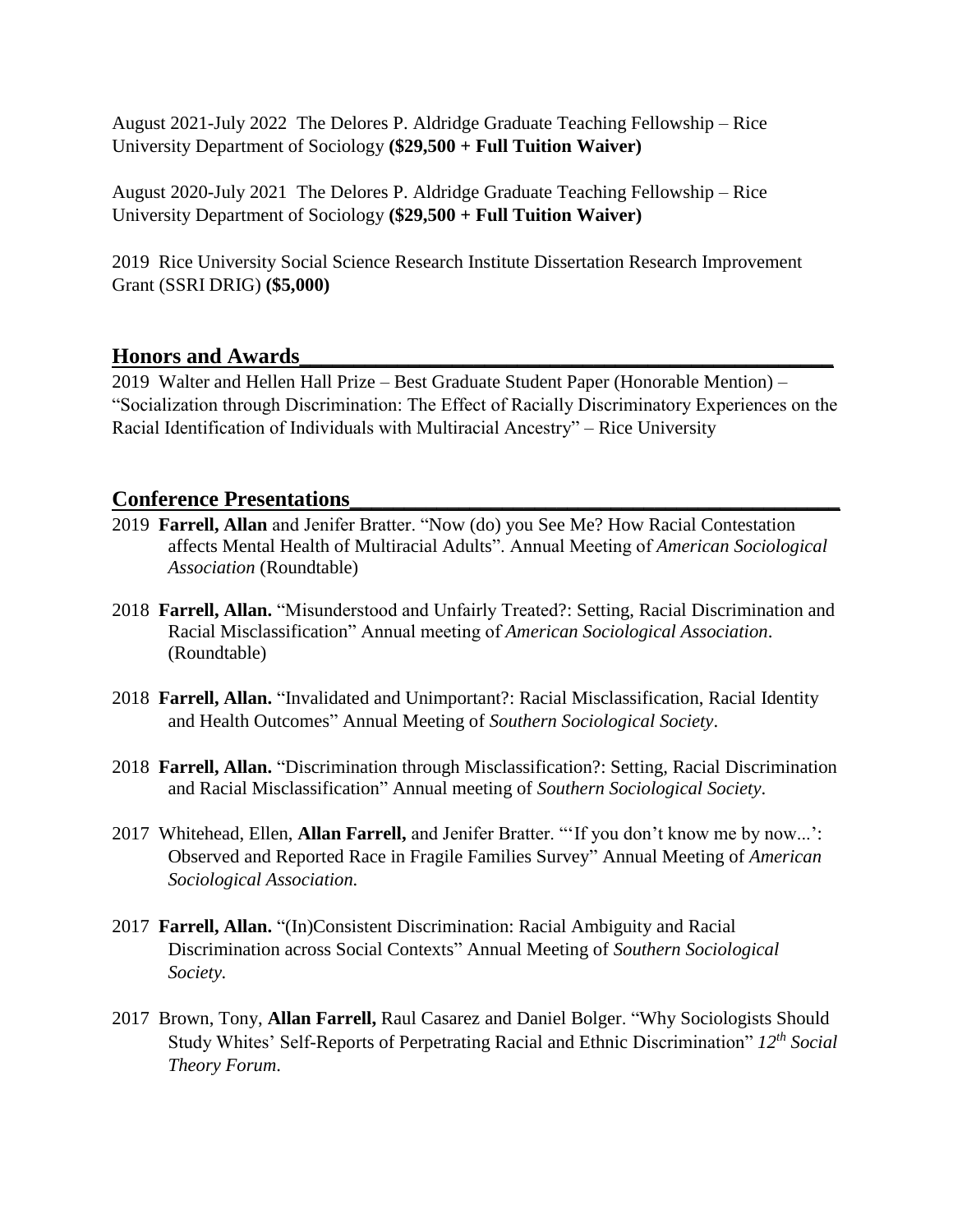# **Teaching Experience\_\_\_\_\_\_\_\_\_\_\_\_\_\_\_\_\_\_\_\_\_\_\_\_\_\_\_\_\_\_\_\_\_\_\_\_\_\_\_\_\_\_\_\_\_\_\_\_**

*Undergraduate Courses (Instructor of Record)* Social Theory. Spring 2021 Multiracial America. Fall 2020

### *Teaching Assistant Position*

Statistics for Social Sciences (Designed and Taught Lab). Spring 2019 Social Inequalities, Rice University. Fall 2017

## *Guest Lectures*

"Mixed Methods in Sociological Research" in Graduate Research Design, Rice University. Fall 2020

"Racial Inequalities in the Criminal Justice System" in Social Inequalities, Rice University. Fall 2017

# **Service\_\_\_\_\_\_\_\_\_\_\_\_\_\_\_\_\_\_\_\_\_\_\_\_\_\_\_\_\_\_\_\_\_\_\_\_\_\_\_\_\_\_\_\_\_\_\_\_\_\_\_\_\_\_\_\_\_\_\_\_**

### *Conference organizer*

2020 "Come Together, Right now… Sociology!: A Virtual Conference" *Rice University* (Coorganizer)

### *Conference Session Presider*

- 2019 Session Presider. "Multiracial Classification" *American Sociological Association Annual Meeting*
- 2018 Roundtable Presider. "Historical Trends in Racism" *American Sociological Association Annual Meeting*
- 2017 Session Presider. "Race and Health." *Southern Sociological Society Annual Meeting* Replacement presider; not officially listed

### *Miscellaneous*

2020 Social Science Research Judge. Rice Undergraduate Research Symposium (RURS) 2019-2020 Graduate Student Representative. Rice University Sociology Department

2019 Social Science Research Judge. Rice Undergraduate Research Symposium (RURS)

# **Professional Associations\_\_\_\_\_\_\_\_\_\_\_\_\_\_\_\_\_\_\_\_\_\_\_\_\_\_\_\_\_\_\_\_\_\_\_\_\_\_\_\_\_\_\_\_\_**

### **American Sociological Association**

Sections: Racial and Ethnic Minorities; Sociology of Culture; Latina/o Sociology; Race Gender and Class; Social Psychology; Sociological Practice and Public Sociology; Asia and Asian American

### **Southern Sociological Society**

### **Pacific Sociological Association**

**The Society for the Study of Social Problems**